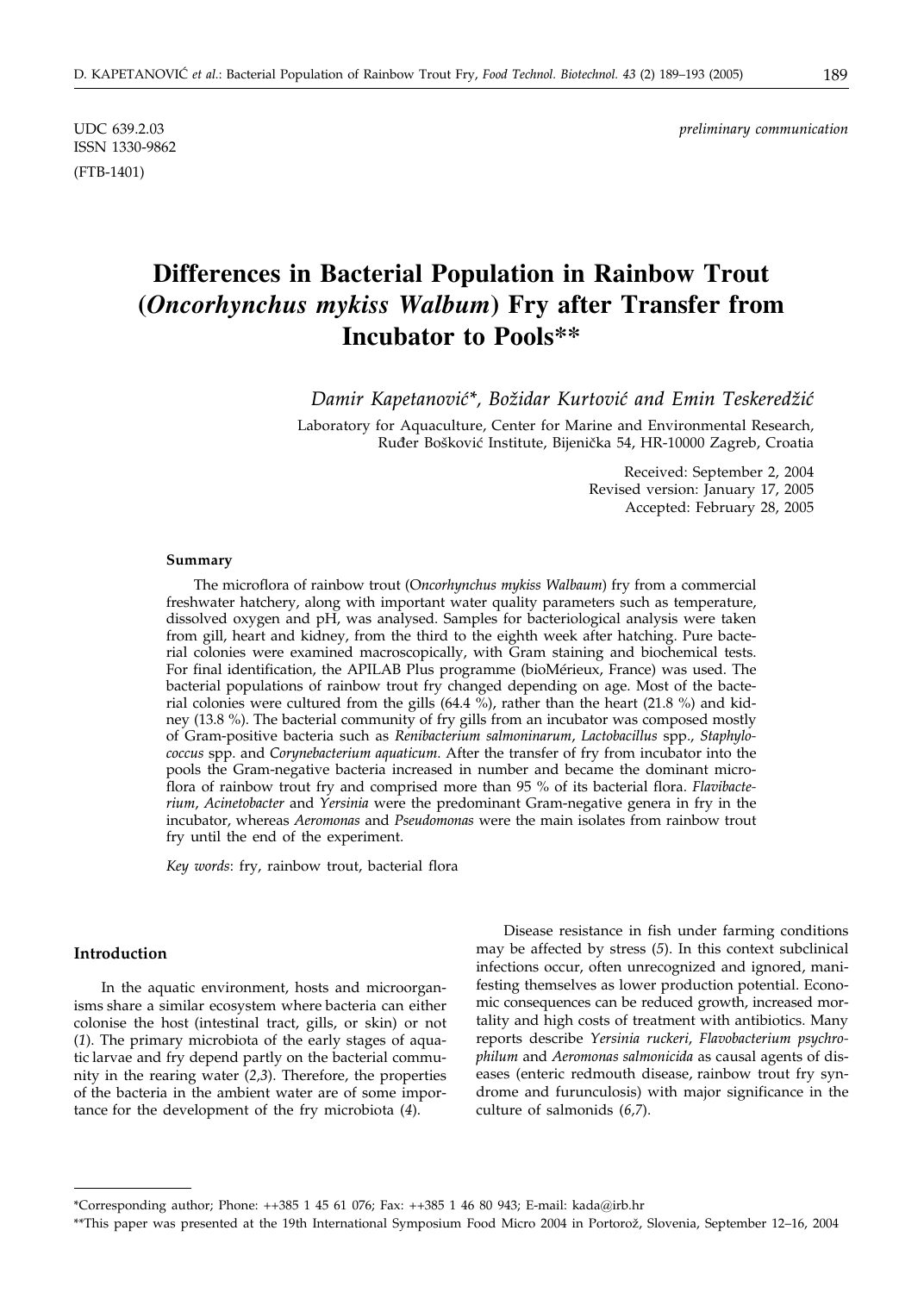In fish health management the most useful index of success is prevention of disease, and systematic physico- -chemical analysis of water and monitoring of the microorganisms in the aquaculture system, which should be routine practice in hatcheries.

A few reports on the intestinal microflora of rainbow trout (O*ncorhynchus mykiss*) are available (*8,9*), and also about the microflora associated with gills, intestine, liver and kidney, with main bacterial groups of *Aeromonas*, *Pseudomonas*, enterobacteria and Gram-positive cocci (*10*). However, very little information is available on the composition of the rainbow trout fry microbiota in the first weeks of posthatching. The major aim of the present study was therefore to isolate and characterize the bacteria of the gills of rainbow trout during early feeding. This evaluation is of great importance as the gills are one of the most probable routes of primary infection, being somehow analogous to inhalation as a way of transmission of bacteria to the bloodstream (*11–13*). Accordingly, the present work studies the effects of the gill microbiota on the health and survival of rainbow trout fry by comparing the composition of the gill flora of rainbow trout with the heart and kidney microbiota from the third to the eighth week after the hatching.

#### **Materials and Methods**

## *Fish samples*

Samples of rainbow trout fry were taken from one commercial freshwater fish farm in Zagreb. The third week after hatching the fry (200 000) were transferred to four outdoor rearing pools with a continuous through- -flow of water. The fry (40) were randomly selected from two of four pools in the same developmental and environmental conditions, and were sampled twice a week (on Tuesday and Friday) for six weeks.

Samples of rainbow trout fry (10) were taken under aseptic conditions from the pool and collected in sterile plastic bags. Live samples were immediately transferred to the laboratory and subjected to analysis within 30 min of collection. A total of 220 rainbow trout fry were killed by severing the spine just behind the cranium with a scalpel.

## *Physicochemical analysis*

Temperature, dissolved oxygen and pH were measured on site using a digital thermometer, dissolved oxygen meter (UC-12 Kagaku, Japan) and digital pH meter (UC-23 Kagaku, Japan).

#### *Biometric analysis*

Prior to bacteriological analysis the collected rainbow trout fry were weighed and their length was measured. Total length was measured in centimeters from the top of the head to the end of the tail. Mass was measured in grams on a digital scale. The total body condition factor was calculated according to Fulton (*14*).

### *Microbiological sampling*

The first sample of 10 fry was collected from the incubator prior to transfer of fry from incubator to pools. Subsequent sample of 10 fry was taken 45 min later af-

ter the transfer of fry to the pools. During the next five weeks of the experiment, samples of 200 fry were collected from two pools.

Samples for bacterial analysis were collected from gill, heart and kidney. All the samples were placed onto tryptic soy agar plates (BD-BBL) for isolation. The plates were incubated for 24 to 48 h at 22 °C. After that, colonies, which represent different morphologies per plate, were randomly picked (to pick many different phenotypes) from each sample and restreaked onto nutrient agar plates three times to obtain pure culture.

All the purified isolates were observed and characterized according to cell morphology, motility, Gram staining, oxidase and catalase activities. Phenotypic characterisation of the isolates was carried out using the APILAB Plus program (bioMérieux, France) according to the manufacturer's instructions.

#### **Results**

#### *Physicochemical analysis*

Data on physicochemical characteristics of water at the time of sampling are presented in Table 1. There was no significant difference in physicochemical values of rearing pools, which were within the optimum range for rainbow trout fry rearing.

Table 1. The physicochemical characteristics of pool water at the time of sampling (*N*=2)

| Day | $t$ / $\rm ^{\circ}C$ | pH             | <i>A</i> dissolved<br>oxygen)/(mg/L) |  |  |  |  |  |
|-----|-----------------------|----------------|--------------------------------------|--|--|--|--|--|
| 1   | 7.3                   | $7.54+0.007$   | $10.8 + 0.354$                       |  |  |  |  |  |
| 4   | 7.3                   | $7.54+0$       | 10.4±0.919                           |  |  |  |  |  |
| 8   | 7.4                   | $7.55+0.014$   | $11.6 + 0.071$                       |  |  |  |  |  |
| 11  | 7.4                   | $7.59 + 0.007$ | $11.9 + 0.141$                       |  |  |  |  |  |
| 15  | 7.5                   | $7.28 + 0.007$ | $12.1 + 0.212$                       |  |  |  |  |  |
| 18  | 7.6                   | 7.29±0.007     | $12.2 + 0.283$                       |  |  |  |  |  |
| 22  | 8.5                   | $7.23 + 0.007$ | $12.0 + 0.566$                       |  |  |  |  |  |
| 25  | 8.0                   | $7.31 + 0.007$ | $12.3 + 0.354$                       |  |  |  |  |  |
| 29  | 8.7                   | $7.27+0.028$   | $12.4 + 0.212$                       |  |  |  |  |  |
| 32  | 8.7                   | $7.27+0.014$   | $12.1 + 0.071$                       |  |  |  |  |  |
| 35  | 8.5                   | 7.36±0.028     | 12.5±0.354                           |  |  |  |  |  |

#### *Biometric analysis*

Biometric analysis showed an exponential relationship between the length and mass. Average body length generally increased during sampling period. Average body mass also increased during all sampling periods, except on the eight day of the experiment when a slight decrease was measured, which also reduced the condition factor.

#### *Bacterial flora*

The microbiota detected in rainbow trout gill, heart and kidney before (sample 1; *N*=10) and after (sample 2; *N*=10) the transfer of fry from the incubator to the pool are shown in Table 2.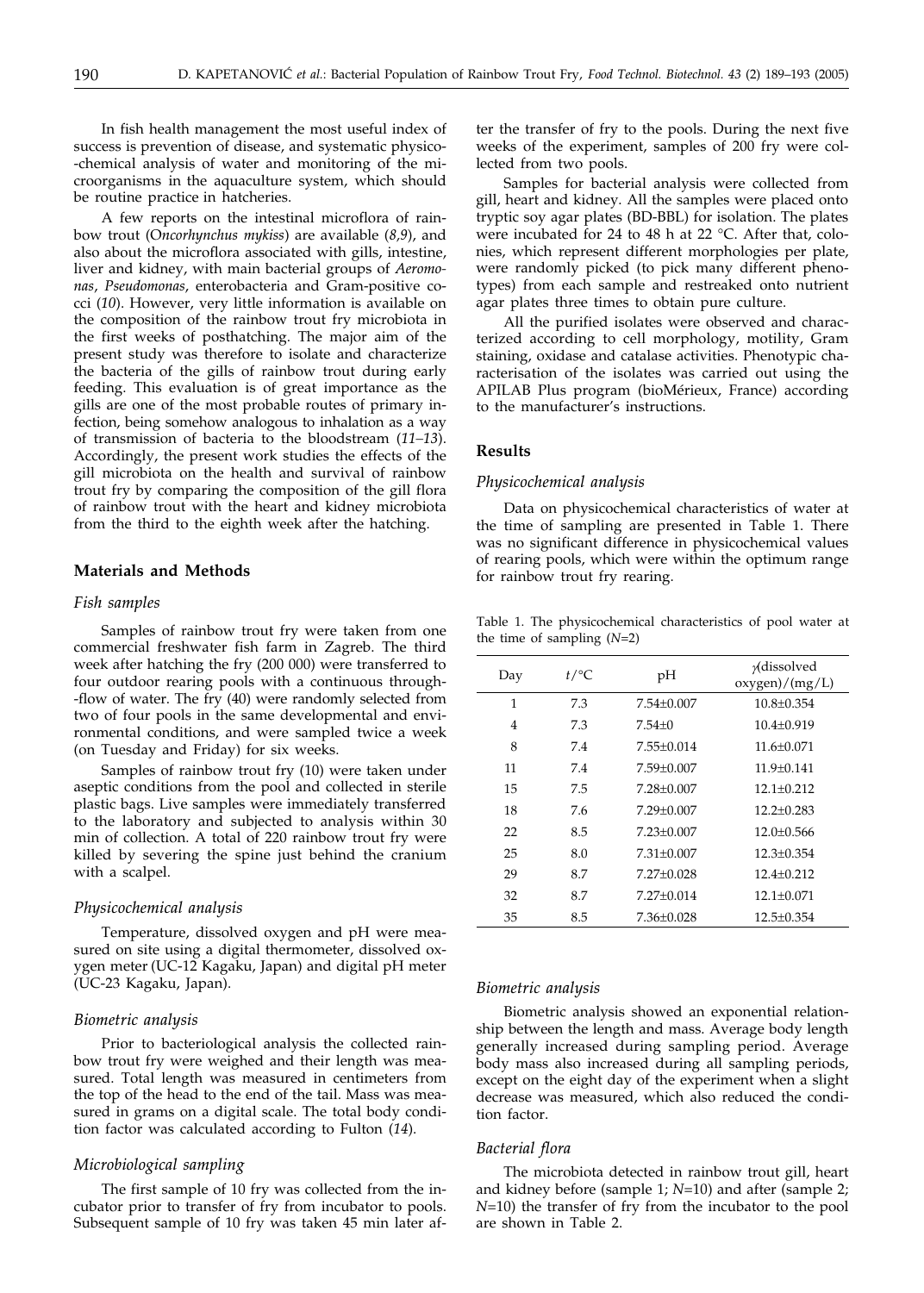| Bacterial group   |                           | Gram-positive<br>bacteria |                            |                     | Gram-negative    |                      |                              |                |              |                |
|-------------------|---------------------------|---------------------------|----------------------------|---------------------|------------------|----------------------|------------------------------|----------------|--------------|----------------|
| Total             |                           | 11                        |                            |                     |                  | 6                    |                              |                | 17           |                |
| $\%$              |                           |                           | 64.7                       |                     |                  | 35.3                 |                              |                | 100          |                |
| Species           | Corynebacterium aquaticum | Lactobacillus spp.        | Renibacterium salmoninarum | Staphylococcus spp. | Acinetobacter sp | Aeromonas hydrophila | Flavobacterium psychrophilum | Yersinia sp.   | Total        |                |
| Sample 1          | Gill                      | $\mathbf{1}$              | $\overline{2}$             | $\overline{2}$      | $\mathbf{1}$     | $\mathbf{1}$         |                              | $\mathbf{1}$   | $\mathbf{1}$ | 9              |
| from<br>incubator | Heart                     | $\mathbf{1}$              |                            | 1                   |                  |                      |                              |                |              | $\overline{2}$ |
|                   | Kidney                    |                           |                            |                     | $\mathbf{1}$     |                      |                              |                |              | $\mathbf{1}$   |
| Sample 2          | Gill                      |                           |                            |                     |                  |                      |                              | $\overline{2}$ |              | $\overline{2}$ |
| from              | Heart                     |                           |                            | $\mathbf{1}$        |                  |                      |                              |                |              | 1              |
| pool              | Kidney                    |                           |                            |                     | $\mathbf{1}$     |                      | $\mathbf 1$                  |                |              | $\overline{2}$ |
| Total             |                           | $\overline{2}$            | $\overline{2}$             | 4                   | 3                | 1                    | $\mathbf{1}$                 | 3              | $\mathbf{1}$ | 17             |

Table 2. Microbiota of gills, heart and kidney of rainbow trout (O*ncorhynchus mykiss*) on the first day of the experiment (*N*=20)

On the first day of the experiment a total of 17 strains of bacteria were isolated from gills (11), heart (3) and kidney (3), and identified from the samples 1 and 2.

Of the 9 strains isolated from the gill of fry at the beginning of the experiment (sample 1), 6 strains were Gram-positive and 3 strains were Gram-negative. *Lactobacillus* spp. (2), *Renibacterium salmoninarum* (2), *Corynebacterium aquaticum* (1) and *Staphylococcus* sp. (1) were detected as Gram-positive strains isolated from the gills. Gram-negative strains from the gills were identified as *Acinetobacter* sp. (1), *Aeromonas hydrophila* (1) and *Yersinia* sp. (1). Gram-positive strains (*Corynebacterium*, *Renibacterium* and *Staphylococcus*) were also detected as the only organisms from the heart and kidney of the fry in incubator.

Of the 5 strains isolated after the transfer of fry from the incubator to the pool (sample 2), 2 strains were isolated from the gills and identified as Gram-negative (*Flavobacterium psychrophilum*). One strain was isolated from the heart and identified as Gram-positive (*R. salmoninarum*), whereas 2 strains were isolated from the kidney and identified as *Staphylococcus* sp. and *A. hydrophila*.

A total of 239 strains of bacteria (Table 3) were isolated during the five weeks of sampling of 200 fry from the two pools.

Of the 154 strains isolated from the gills, 30.52 % (47 strains) and 26.62 % (41 strains) were *Aeromonas* and *Pseudomonas*, respectively. Of the 52 strains isolated from the heart, 32.69 % (17 strains) and 21.15 % (11 strains) were *Aeromonas* and *Pseudomonas*, respectively. Of the 33 strains isolated from the kidney, 33.33 % (11 strains) and 30.30 % (10 strains) were non-fermenter spp. and *Pseu-* *domonas*, respectively. *Aeromonas* (4 strains) were also detected as minor organisms from the kidney. From these findings, the dominant genera in the gills and heart were *Aeromonas* and *Pseudomonas*, while non- -fermenter bacteria and *Pseudomonas* were dominant in the kidney.

#### **Discussion**

Of the 256 strains isolated in the present study, 165 strains were isolated from the gills, 55 strains from the heart and 33 strains from the kidney. These results confirmed a previous report (*10*) about the distribution and diversity of the microbiota among the organs, with decreasing diversity and count from the gills to the internal organs.

The general composition of bacterial population encountered in the gill of rainbow trout is in agreement with other studies performed on this fish species (*10*). The present work shows that *Aeromonas* and *Pseudomonas* were the dominant bacteria on the gills, which are also represented as dominant in the heart flora. These results confirmed previous findings (*11,12*) that the gills are the route of infection. In this context, the results of lower bacterial count obtained from the heart seemed to be determined by the gills, which are not only a route of infection but also the immune response tissue (*13*).

Gram-positive bacteria show weak colonizing potential. Out of the 18 Gram-positive isolates obtained during the experiment, 11 isolates (61.11 %) were identified from the sample 1 from the incubator on the first day of the experiment and the majority of isolates (6 strains) were isolated from the gills. The dominant Gram- -positive bacteria on the gills belonged to *Renibacterium salmoninarum* (2 strains), *Lactobacillus* spp. (2 strains), *Staphylococcus* sp. (1 strain) and *Corynebacterium aquaticum* (1 strain). Transfer of the fry to the pools reduced bacterial flora of the gill and most strains belonged to the predominating Gram-negative bacteria. Likewise, the majority of the Gram-positive and Gram-negative isolates on the first day of the experiment were recognized as fish pathogenic species (*5–7*). However, we also identified *Lactobacillus* sp., which was previously reported as bacteria associated with postspawning mortality of rainbow trout (*15*).

From the 33 isolates obtained from the kidney, 10 belong to the *Pseudomonas*. *Aeromonas* were also detected as microbiota from the kidney of the rainbow trout fry, but not as dominant microbiota like in previous observations (*10*). Identifications could not be determined for 11 of the isolates from the kidney. These unidentified isolates were all Gram-negative rod-shaped non-fermenter bacteria (+/- *Pseudomonas* spp. according to bioMérieux, France).

Condition factor reflects the nutritional state of the fish and it was used in the experiment as a health index of the fry collected during this study. Results do not suggest systematic changes in the health index, except a reduction in mass that was seen on the 8th day of experiment. These results suggest that during the yolk-sac stage, *i.e.* yolk resorption, the fry lose mass.

The results presented here indicate that the presence of bacteria is not the only factor for the outbreak of disease. The absence of the mortality and abnormalities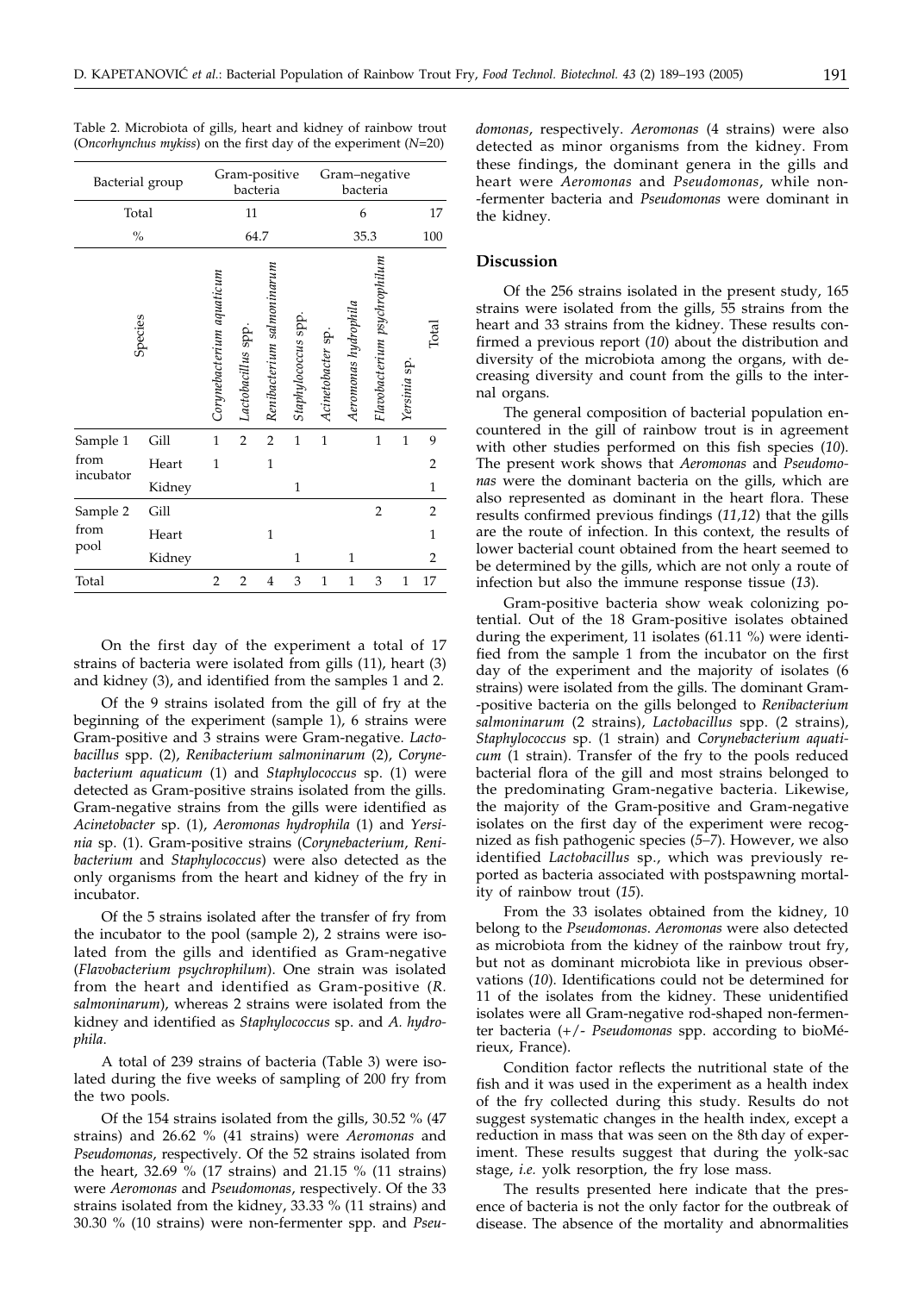|                                    | Bacterial<br>group  | Gram-negative bacteria |                                        |                   |                  |                   |                     |                  |                | Gram-positive<br>bacteria |                  |                  |                |                 |                           |                    |                     |       |
|------------------------------------|---------------------|------------------------|----------------------------------------|-------------------|------------------|-------------------|---------------------|------------------|----------------|---------------------------|------------------|------------------|----------------|-----------------|---------------------------|--------------------|---------------------|-------|
| Total                              |                     | 232                    |                                        |                   |                  |                   |                     |                  |                |                           |                  |                  | $\overline{7}$ |                 |                           | 239                |                     |       |
| $\mathbf{O}_{\mathbf{O}}^{\prime}$ |                     | 97.07                  |                                        |                   |                  |                   |                     |                  |                |                           |                  |                  |                | 2.93            |                           |                    | 100                 |       |
| Species                            |                     | Aeromonas spp.         | Brevundimonas spp.<br>Pasteurella spp. | Burkholderia spp. | Citrobacter spp. | Empedobacter spp. | Flavobacterium spp. | Moraxella spp.   | Myroides spp.  | Non-fermenter spp.        | Pasteurella spp. | Pseudomonas spp. | Vibrio spp.    | Shewanella spp. | Bacillus spp.             | Renibacterium spp. | Staphylococcus spp. | Total |
| Week                               | Organ               |                        |                                        |                   |                  |                   |                     |                  |                |                           |                  |                  |                |                 |                           |                    |                     |       |
|                                    | Gill                | 6                      |                                        |                   |                  |                   |                     | $\overline{2}$   |                | $\mathbf{1}$              |                  | $\overline{2}$   | $\mathbf{1}$   |                 |                           | $\mathbf{1}$       |                     |       |
| 1st                                | Heart               | 3                      |                                        |                   |                  |                   | $\mathbf{1}$        | $\overline{2}$   |                |                           |                  | $\mathbf{1}$     | 3              |                 |                           | $\mathbf{1}$       | $\mathbf{1}$        |       |
|                                    | Kidney              | $\mathbf{1}$           |                                        |                   |                  |                   |                     | $\overline{2}$   |                |                           |                  | 3                |                |                 |                           |                    | $\mathbf{1}$        |       |
|                                    | Gill                | 14                     | $\overline{2}$                         |                   |                  |                   | $\overline{4}$      |                  |                | 6                         | $\mathbf{1}$     | 6                |                |                 |                           |                    |                     |       |
| 2nd                                | Heart               | 5                      |                                        |                   |                  |                   |                     |                  |                | $\overline{2}$            | $\mathbf{1}$     | $\overline{2}$   |                |                 |                           |                    |                     |       |
|                                    | Kidney              |                        |                                        |                   |                  |                   |                     |                  |                | 3                         |                  |                  | $\mathbf{1}$   |                 |                           |                    |                     |       |
|                                    | Gill                | 13                     |                                        |                   |                  |                   | $\mathbf{1}$        | $\mathbf{1}$     | $\overline{2}$ | 7                         | $\mathbf{1}$     | 10               |                |                 |                           |                    |                     |       |
| 3rd                                | Heart               | 5                      |                                        |                   |                  |                   |                     |                  |                | $\overline{2}$            | $\overline{2}$   | $\overline{2}$   |                |                 |                           |                    |                     |       |
|                                    | Kidney              | 3                      |                                        |                   |                  |                   |                     |                  | $\mathbf{1}$   | $\overline{2}$            | $\mathbf{1}$     | $\overline{2}$   |                |                 |                           |                    |                     |       |
|                                    | Gill                | 8                      | 3                                      | $\mathbf{1}$      | $\mathbf{1}$     | $\mathbf{1}$      | 3                   |                  |                | 6                         |                  | 15               |                |                 | $\sqrt{2}$                |                    |                     |       |
| 4th                                | Heart               | 3                      | $\mathbf{1}$                           | $\mathbf{1}$      |                  |                   |                     |                  |                | $\overline{2}$            |                  | $\overline{4}$   |                |                 | $\mathbf{1}$              |                    |                     |       |
|                                    | Kidney              |                        | $\mathbf{1}$                           |                   |                  |                   |                     |                  |                | 6                         |                  | 4                |                |                 |                           |                    |                     |       |
|                                    | Gill                | 6                      |                                        |                   | $\overline{4}$   |                   | 5                   |                  |                |                           | $\overline{7}$   | $\,8\,$          |                | $\overline{4}$  |                           |                    |                     |       |
| 5th                                | Heart               | 1                      |                                        |                   | $\mathbf{1}$     |                   |                     |                  |                |                           |                  | $\overline{2}$   |                | 3               |                           |                    |                     |       |
|                                    | Kidney              |                        |                                        |                   |                  |                   |                     |                  |                |                           | 1                | 1                |                |                 |                           |                    |                     |       |
| No. of strains from<br>gill %      |                     | 47                     | 5                                      | $\mathbf{1}$      | $\bf{4}$         | $\,1\,$           | 13                  | $\mathfrak{Z}$   | $\overline{2}$ | 20                        | 9                | 41               | $\mathbf{1}$   | $\overline{4}$  | $\overline{2}$            | $\mathbf{1}$       |                     | 154   |
|                                    |                     | 30.52                  | 3.25                                   | 0.65              | 2.60             | 0.65              | 8.44                | 1.95             | 1.30           | 12.99                     | 5.84             | 26.62            | 0.65           | 2.60            | 1.30                      | 0.65               |                     | 64.43 |
|                                    | No. of strains from | 17                     | $\mathbf{1}$                           | $\mathbf{1}$      | $\mathbf{1}$     |                   | $\mathbf{1}$        | $\overline{2}$   |                | 6                         | 3                | 11               | 3              | 3               | $\mathbf{1}$              | $\mathbf{1}$       | $\mathbf{1}$        | 52    |
| heart $\%$                         |                     | 32.69                  | 1.92                                   | 1.92              | 1.92             |                   | 1.92                | 3.85             |                | 11.54                     | 5.77             | 21.15            | 5.77           | 5.77            | 1.92                      | 1.92               | 1.92                | 21.76 |
|                                    | No. of strains from | $\overline{4}$         | $1\,$                                  |                   |                  |                   |                     | $\overline{2}$   | $\mathbf{1}$   | 11                        | $\overline{2}$   | 10               | $\mathbf{1}$   |                 |                           |                    | $\mathbf{1}$        | 33    |
| kidney %                           |                     | 12.12                  | 3.03                                   |                   |                  |                   |                     | 6.06             | 3.03           | 33.33                     | 6.06             | 30.30            | 3.03           |                 |                           |                    | 3.0                 | 13.81 |
| Total no. of strains<br>$\%$       |                     | 68                     | $\overline{7}$                         | $\,2$             | 5                | $\,1\,$           | 14                  | $\boldsymbol{7}$ | 3              | 37                        | 14               | 62               | 5              | $\overline{7}$  | $\ensuremath{\mathsf{3}}$ | $\sqrt{2}$         | $\overline{2}$      | 239   |
|                                    |                     | 28.45                  | 2.93                                   | 0.84              | 2.09             | 0.42              | 5.86                | 2.93             | 1.25           | 15.48                     | 5.86             | 25.94            | 2.09           | 2.93            | 1.25                      | 0.84               | 0.84                | 100   |

Table 3. Bacterial flora of rainbow trout fry in the pools during the experiment (*N*=200)

in the rainbow trout fry observed in the experiment may be attributed to the optimal water quality.

## **Conclusion**

This study of microbiota of rainbow trout fry shows that the composition of the microflora varies between different samples obtained from the incubator and those from the pools. The bacterial flora of the gills of the rainbow trout fry in the incubator consisted mostly of Gram-positive bacteria.

Transfer of fry to the pools reduced the Gram-positive bacteria and maintained them at a low level until the end of the experiment.

Bacterial flora of rainbow trout fry in the pools consisted mostly of Gram-negative bacteria. The majority of the bacteria were isolated from the gills. *Aeromonas* and *Pseudomonas* were the predominant genera distributed among the gills and heart, whereas non-fermenter bacteria and *Pseudomonas* were predominant genera isolated from the kidney.

These results provide a basis for further epidemiological research based on fine molecular methods in exploring bacterial flora of rainbow trout fry, and their antibiotic susceptibility.

## **References**

- *1.* J.M. Harris, The presence, nature, and role of gut microflora in aquatic invertebrates: A synthesis, *Microb. Ecol. 25* (1993) 195–231.
- *2.* M.M. Cahill, Bacterial flora of fishes, *Microb. Ecol. 19* (1990) 21–41.
- *3.* E. Ringø, T.H. Birkbeck, Intestinal microflora of fish larvae and fry, *Aquac. Res. 30* (1999) 73–93.